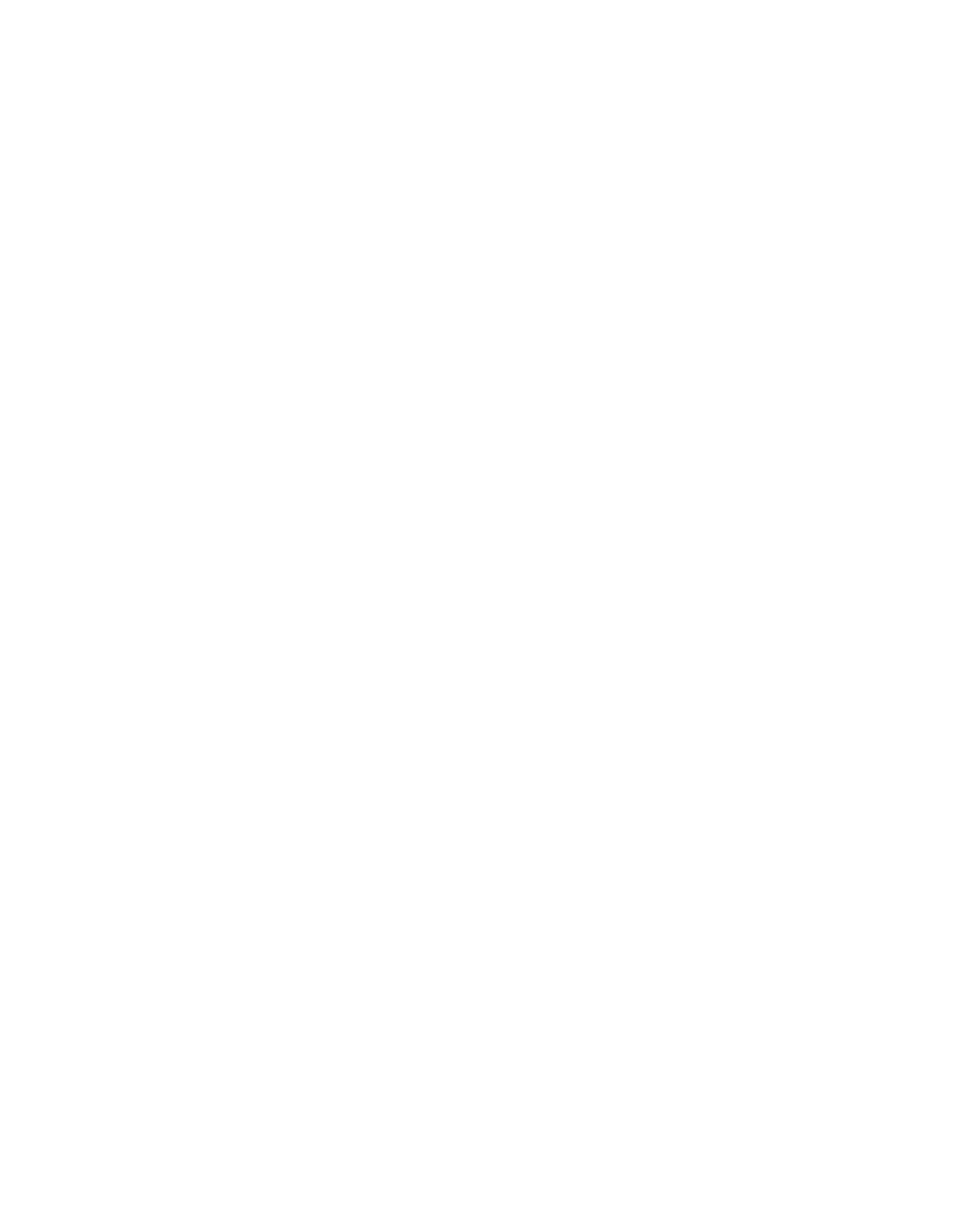# Effective Coordination and Cooperation Between Ecological Risk Assessments and Natural Resource Damage Assessments: A New Synthesis

Ronald G Gouguet,\*† David W Charters,‡ Larry F Champagne, § Mark Davis, || William Desvouges, # Judi L Durda,†† William H Hyatt Jr,‡‡ Rachel Jacobson,§§ Larry Kapustka,|||| and Rose M Longoria##

7Windward Environmental LLC, 200 W. Mercer Street, Suite 401, Seattle, Washington 98119, USA 8US Environmental Protection Agency, 2890 Woodbridge Avenue, Bldg. No. 18, Edison, New Jersey 08837, USA §Texas Commission on Environmental Quality, Remediation Division, PO Box 13087, MC-225, Austin, Texas 78711-3087, USA ITulane Institute on Water Resources Law and Policy, 6329 Freret Street, New Orleans, Louisiana 70801, USA #W.H. Desvousges and Associates, 700 Exposition Place, Suite 141, Raleigh, North Carolina 27615, USA 77Integral Consulting, 2661 Riva Road, Suite 520, Annapolis, Maryland 21401, USA ##K & L Gates, One Newark Center, Tenth Floor, Newark, New Jersey 07102, USA §§National Fish and Wildlife Foundation, 1120 Connecticut Avenue NW, Suite 900, Washington, DC 20036, USA IILK Consultancy, 8 Coach Gate Place SW, Calgary AB T3H 1G2, Canada ##Confederated Tribes and Bands of the Yakama Nation, Fisheries Resource Management Program, 401 Fort Road, Toppenish, Washington 98948, USA

(Received 23 January 2009; Accepted 17 June 2009)

# EDITOR'S NOTE:

This is 1 of 4 papers reporting on the results of an SETAC technical workshop titled ''The Nexus Between Ecological Risk Assessment and Natural Resource Damage Assessment Under CERCLA: Understanding and Improving the Common Scientific Underpinnings,'' held 18–22 August 2008 in Montana, USA, to examine approaches to ecological risk assessment and natural resource damage assessment in US contaminated site cleanup legislation known as the Comprehensive Environmental Response, Compensation, and Liability Act (CERCLA).

#### **ABSTRACT**

Although ecological risk assessments (ERAs) and natural resource damage assessments (NRDAs) are performed under different statutory and regulatory authorities, primarily the Comprehensive Environmental Response, Compensation and Liability Act (CERCLA), as currently practiced, the activities typically overlap. ERAs performed as part of the response process (typically by the US Environmental Protection Agency [USEPA]) should be closely coordinated with the natural resource trustees' (trustees') NRDAs. Trustees should actively participate in the early stages of the remedial investigation (RI) and work with USEPA, including the potentially responsible parties (PRPs), when appropriate, to coordinate NRDA data needs with those of the RI. Close coordination can present opportunities to avoid inefficiencies, such as unnecessary resampling or duplicate data gathering, and provide the opportunity to fulfill both process requirements with a few well-designed investigations. Early identification of opportunities for practical combined assessment can save money and time as the restoration process proceeds and facilitate a cooperative resolution of the entire site's CERCLA liability. The Society of Environmental Toxicology and Chemistry (SETAC) convened an invited workshop (August 2008) to address coordination between ERA and NRDA efforts. This paper presents the findings and conclusions of the Framework Work Group, which considered technical issues common to each process, while mindful of the current legal and policy landscape, and developed recommendations for future practice.

Keywords: Ecological risk assessment Natural resource damage assessment CERCLA Coordination Assessment endpoints

#### INTRODUCTION

A Society of Environmental Toxicology and Chemistry (SETAC) technical workshop was convened to discuss how ecological risk assessment (ERA) and natural resource damage assessment (NRDA) data needs and assessment processes could be more closely linked (Stahl et al. 2009). The attendees of the workshop included ERA and NRDA practitioners from the public and private sector, many of

\* To whom correspondence may be addressed: ronaldg@windwardenv.com Published on the Web 6/22/2009.

whom have been on opposite sides of contentious, even litigious, NRDA cases. A subgroup was convened to examine the statutory, regulatory, and technical foundations of these processes to determine if there are underlying elements that hinder or foster the use or sharing of information across programs. Though there are certain unique requirements for each, both programs typically rely on a common suite of core environmental data, such as information on chemical residues in abiotic and biotic media, habitat characterization, biological surveys, and toxicity testing. Yet, in many instances, data collected under 1 program are not used under the other. This can lead to redundant and more costly investigation efforts and an extension of response or restoration timeframes. The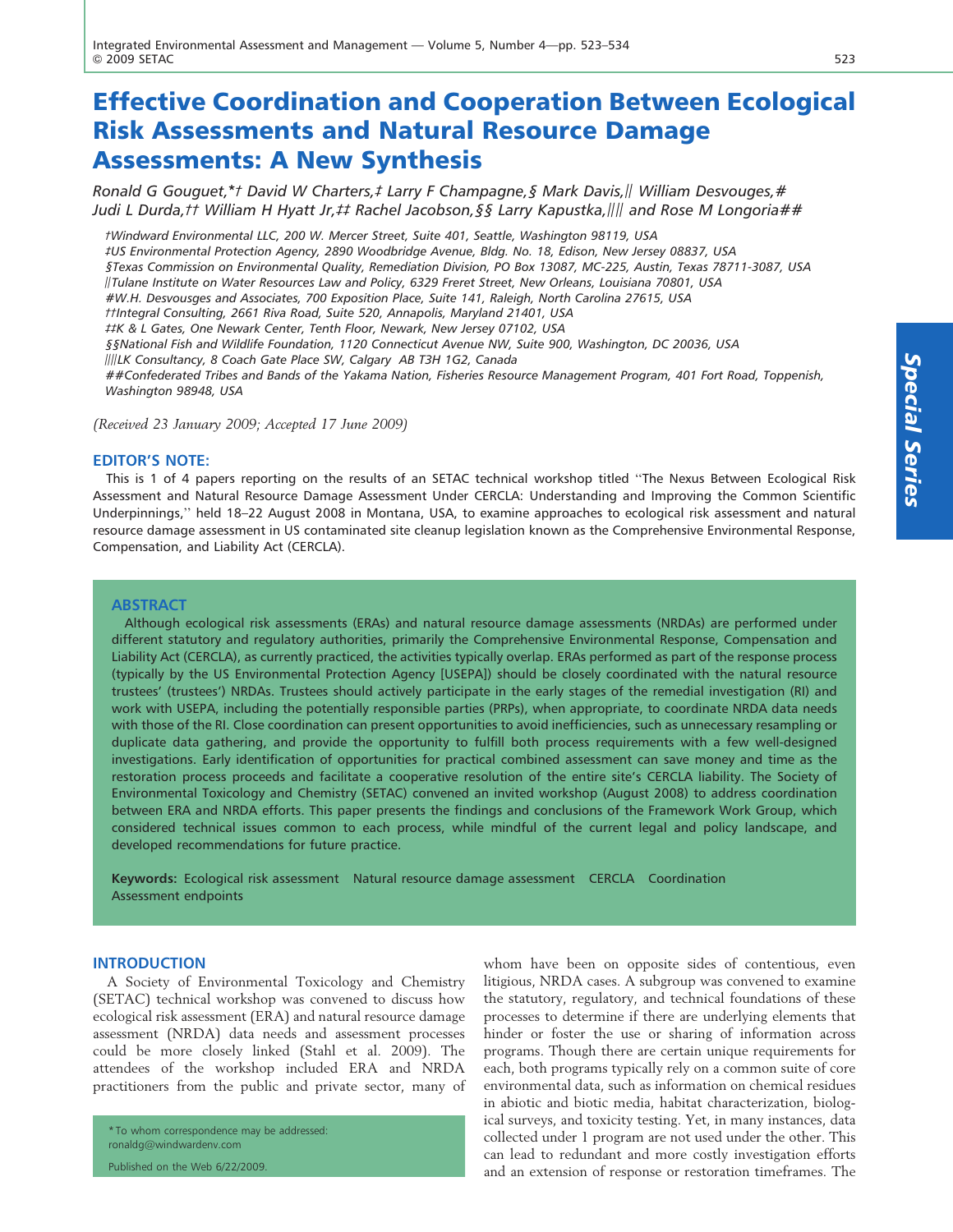objectives of this subgroup were to explore the potential reasons for these inefficiencies and, to the extent possible, suggest approaches that could be adopted to facilitate more efficacious information sharing. This paper is 1 of 4 that detail the deliberations and findings of the SETAC technical workshop on the nexus between ERA and NRDA.

#### LEGAL BACKDROP OF ERA AND NRDA

ERA and NRDA are both creations of laws that embody the principle that the environment should provide valuable public and natural resources and pose no unacceptable risks from hazardous substances. Those laws, such as the Comprehensive Environmental Response, Compensation, and Liability Act (CERCLA) and its state law counterparts, invest federal, state, and tribal authorities with the authority to remediate toxic contamination and restore or secure compensation for natural resource injuries. Though technically focused, at their core laws and regulations create a process for record keeping and decision making that is driven by legal standards and statutory objectives. This paper focuses on the CERCLA process for ERA and NRDA and the respective roles of the US Environmental Protection Agency (USEPA) and the natural resource trustees (trustees) under the CERCLA statute, but the concepts are also valid for similar processes under state laws.

Under CERCLA, USEPA has primary responsibility for remedy selection. In this regard, USEPA is charged with implementing remedies that eliminate unacceptable risks to human health and the environment that are posed by the release or threatened release of hazardous substances. The trustees, which include the federal government, states, and Native American tribes, have the authority under the statute to restore, replace, or acquire the equivalent of natural resources injured by the release of hazardous substances. The performance of these statutory duties includes conducting scientific evaluations designed to inform decisions. In both situations, the ultimate financial responsibility rests with those who are known under CERCLA as potentially responsible parties (PRPs).

The CERCLA remedial investigation (RI) performed by USEPA is the 1st part of a 2-phased process and is followed by a feasibility study (FS). The RI focuses on data collection for the purpose of delineating the nature and extent of contamination and includes an ecological risk assessment (ERA), which is intended to evaluate risks to the environment. The remedial investigation/feasibility study (RI/FS), as well as the remediation itself, is part of what are broadly defined under CERCLA as ''response actions.'' Trustees, on the other hand, perform damage assessments to ''determine compensation for injuries to natural resources that have not been nor are expected to be addressed by response actions'' (US Department of the Interior [USDOI] 2005a, §11.10). NRDAs include data collection as part of the injury determination phase, which is followed by the determination and quantification of damages. The goal of the NRDA is to identify restoration needs and provide compensation to the public for lost services.

#### Data sharing and coordination: The legal environment

In practice, ERAs and NRDAs have often been conducted as independent exercises, with their own data collection and management procedures. Accordingly, data sharing and coordination has been more the exception than the rule, so much so that questions have arisen as to whether such sharing is actually restricted by law. It is not. Nothing in CERCLA or its implementing regulations prohibits the sharing of data between ERAs and NRDAs. There may be specific constraints on how data from 1 program may be used in another, but that should not be confused with a legal restraint on sharing.

If anything, there is a trend in federal and state policy and guidance to favor a more coordinated approach to remediating and restoring natural resources (USDOI 2007). Implicit in these authorities and guidelines is the need to share data and coordinate management among programs, including ERAs and NRDAs. Comprehensive, large-scale restoration efforts, such as those in coastal Louisiana (PL 101-640, 1990), the Everglades (PL 106-541, 2000), and the San Francisco Bay– Delta region (PL 108-361, 2004) exemplify the trend.

For example, the Texas Commission on Environmental Quality (TCEQ) is both the lead response agency and a trustee agency and is thus responsible for the cleanup and a participant in the NRDA as a cotrustee. Four other agencies (the National Oceanic and Atmospheric Administration [NOAA], the US Fish and Wildlife Service [USFWS], Texas Parks and Wildlife, and the General Land Office) share cotrusteeship with TCEQ. In-house management of these dependent and sometimes overlapping responsibilities led TCEQ to recognize the need for better and more formal coordination of these related environmental restoration activities among the agencies.

In 2001, a memorandum of understanding (MOU) executed among the 5 trustee agencies and TCEQ to coordinate the ERA and the Texas ecological services analysis (ESA) was adopted as a state regulation (Texas Commission on Environmental Quality 2001). The ESA employs tools and methods typically associated with NRDA. Tools such as the habitat equivalency analysis (HEA) (NOAA 2000), compensation scaling (NOAA 1997), and sediment quality guidelinebased assessment (Gouguet 2005) are used to select ecological risk management options. In ESA, if human health risk is appropriately managed and ecological risks are shown to be expected to recover over a reasonable time, ''compensatory restoration'' can be used to manage the remaining ecological risk while monitored natural recovery (MNR) occurs. This quantum of restoration credit is also considered a portion of the overall compensable natural resource loss, a down payment for continuing natural resource service losses during MNR. The trustees must take care to ensure that ''double recovery'' (i.e., double collection of damages for the same injured resource [USDOI 2005b, §11.15(d)]) does not occur. The trustees typically ensure that the ''remaining'' NRDA liability is resolved through restoration-based solutions. This method is a version of the environmental benefits analysis environmental management approach (Efroymson et al. 2004).

The CERCLA process was envisioned as a continuum from remediation to restoration. The statute and its implementing regulations suggest a certain degree of coordination. For example, Section 104(b)(2) of CERCLA requires USEPA to "seek to coordinate" assessments, evaluations, and investigations with state and federal trustees when natural resources are affected (Public Health and Welfare 2003, §9604[b][2]). The language is mirrored in the National Contingency Plan (NCP; USEPA 2005b, §300.430[b][7]). Similarly, the law requires coordination among federal, state, and tribal trustees and between trustees and USEPA. For example, field samples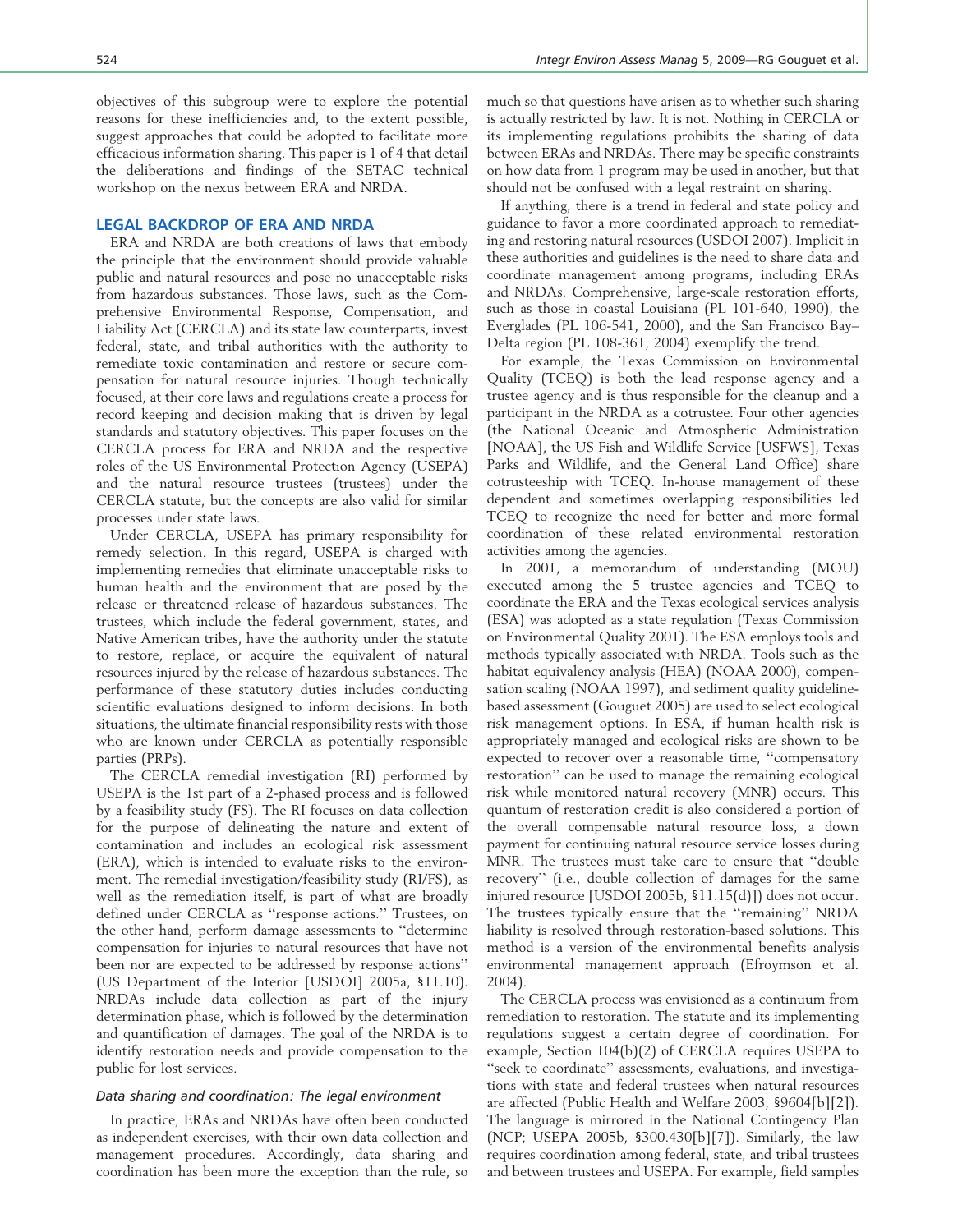and data collection in the early stages of the NRDA ''should be coordinated with [USEPA] to minimize duplication of sampling and data collection efforts'' (USDOI 2005c, 111.22[b]). Within the NRDA process, trustees with overlapping jurisdiction are required to inform one another of potential actions, such as the development of an assessment plan, and are generally encouraged to cooperate and coordinate assessments (USDOI 2005d, §11.32[a][1] and  $[2]$ .

Significantly, the regulations state that the trustees are required to notify PRPs before the commencement of a damage assessment, and they must invite ''the participation of the [PRP] in the development of the type and scope of the assessment and in the performance of the assessment'' (USDOI 2005d, 111.32[a][2][iii][A]). Any meaningful coordination between the USEPA-led ERA and the trusteeled NRDA must be accompanied by some form of formal cooperative arrangement between PRPs and trustees in the damage assessment process.

Although there is substantial overlap in the data used by the 2 processes, the ERA will usually not provide certain information required for the NRDA. For example, the NRDA has a phase to quantify damages, including lost services. Typically, the quantification of service losses will not be relevant to support the selection of a remedy at a CERCLA site and is usually outside the scope of the ERA. A companion paper (Gala et al. 2009) provides a more thorough comparison of the ERA and NRDA processes and identifies clear opportunities to improve both processes through ''crossfertilization'' and better coordination.

The USEPA is not authorized to recover the costs of studies or other tasks that do not support the remedial decision and that do not qualify as response actions under CERCLA. This gap in authority can be overcome by a formal agreement for cooperation among USEPA, the trustees, and the PRPs wherein the parties agree in advance to broaden the scope of data gathering for the ERA beyond what would otherwise be relevant to remedy selection, and the PRP agrees to cover the additional costs as part of the a NRDA. Formal cooperation among USEPA, PRPs, and trustees has other advantages, such as data sharing, as discussed below.

#### Data sharing in an adversarial process

Data sharing is not illegal; in fact, some laws and policies encourage it (e.g., Public Health and Welfare 2003, 19604[b][2]). The language is mirrored in the NCP (USEPA 2005b, §300.430[b][7]). However, the legal nature of the ERA and NRDA processes, coupled with the respective interests of their participants, can and does affect the climate and culture for data sharing, cooperation, and coordination. Simply put, CERCLA imposes a liability scheme, making the recovery of costs for response actions and natural resource damages (NRDs) essentially adversarial. Monetary exposure, corporate image, and legal precedent are all at stake, and these dynamics affect the ways in which the participants behave. Data sharing can and does take place in this environment, but it is often not done in a spirit of cooperation among technical experts. Rather, it is often based on a strategic decision largely controlled by individuals who are often well removed from the technical realm and might be operating under a different set of motives.

If there are practical constraints on sharing and collaborating among USEPA, the trustees, and the PRPs, generally it is for the above reasons. But although these are adversarial proceedings, it does not mean that the role for sharing and collaboration is not significant. Improved cooperation and coordination will require a greater understanding and appreciation of 1) the duties and objectives of the parties involved and 2) the benefits that sharing and collaboration can provide. Consideration should be given to developing an "alternative resolution process" that encourages a more cooperative and efficient approach to reaching remedial and NRDA settlements. Improved cooperation will also facilitate the use of data sharing agreements, MOUs, and stipulations that build on shared experience but allow for the uniqueness of each case.

### BARRIERS TO COORDINATION OF ERAS AND NRDAS

Even though the provisions of CERCLA and its implementing regulations require coordination between USEPA and the trustees in the conduct of ERAs and NRDAs, many institutional barriers make coordination a challenge. Chief among these barriers are distrust, timing, funding, and the need to retain rights to litigate, among others (Table 1), as discussed below.

CERCLA creates a dynamic for the lead remedial agency, the trustees, and the PRPs, which, on its face, does not lend itself to cooperation. The statute establishes a ''Superfund'' of appropriated funds, taxes on feedstock chemicals, and enforcement actions against PRPs to provide funding for hazardous substance-related response. The CERCLA program, in part, also depends on settlements and unilateral orders under which PRPs perform or pay for remediation and, in the case of NRD provisions, under which they perform restoration or compensate the public for documented natural resource injuries.

If no settlement is reached with the PRPs on remediation, USEPA can issue a unilateral administrative order, sue for an injunction, or fund the cleanup and sue for recovery of its response costs. If no settlement is reached with the PRPs on NRD, the government can file suit against the PRP to recover damages. Thus, the agencies and PRPs must find a way to work together cooperatively while preparing to litigate if no settlement is reached. This dynamic drives all parties to be reluctant to share information and inhibits the development of a partnering relationship that could lead to the efficient conduct of the studies.

PRPs often adopt dramatically different approaches to dealing with this perceived conflict. Some PRPs believe that they can best defend themselves against their potential liability under CERCLA by becoming actively involved with USEPA and the trustees; others believe that their best defense is to prepare for litigation and not to participate in cooperative activities with the agencies. The requirement that full consensus be achieved both by the agencies and the PRPs, particularly groups of PRPs with divergent interests, makes decision making difficult. The lack of strong leadership or lack of an established decision-making framework among the government and PRP representatives can lead to indecision or decisions that are not necessarily representative of the position of the majority of the group being dictated by the most vocal or extreme party. Extreme positions can polarize the parties, making coordination and cooperation all the more difficult. Coordination is also made more challenging by the fact that PRPs tend to be less familiar with NRDAs than with the RI/FS process, including ERAs.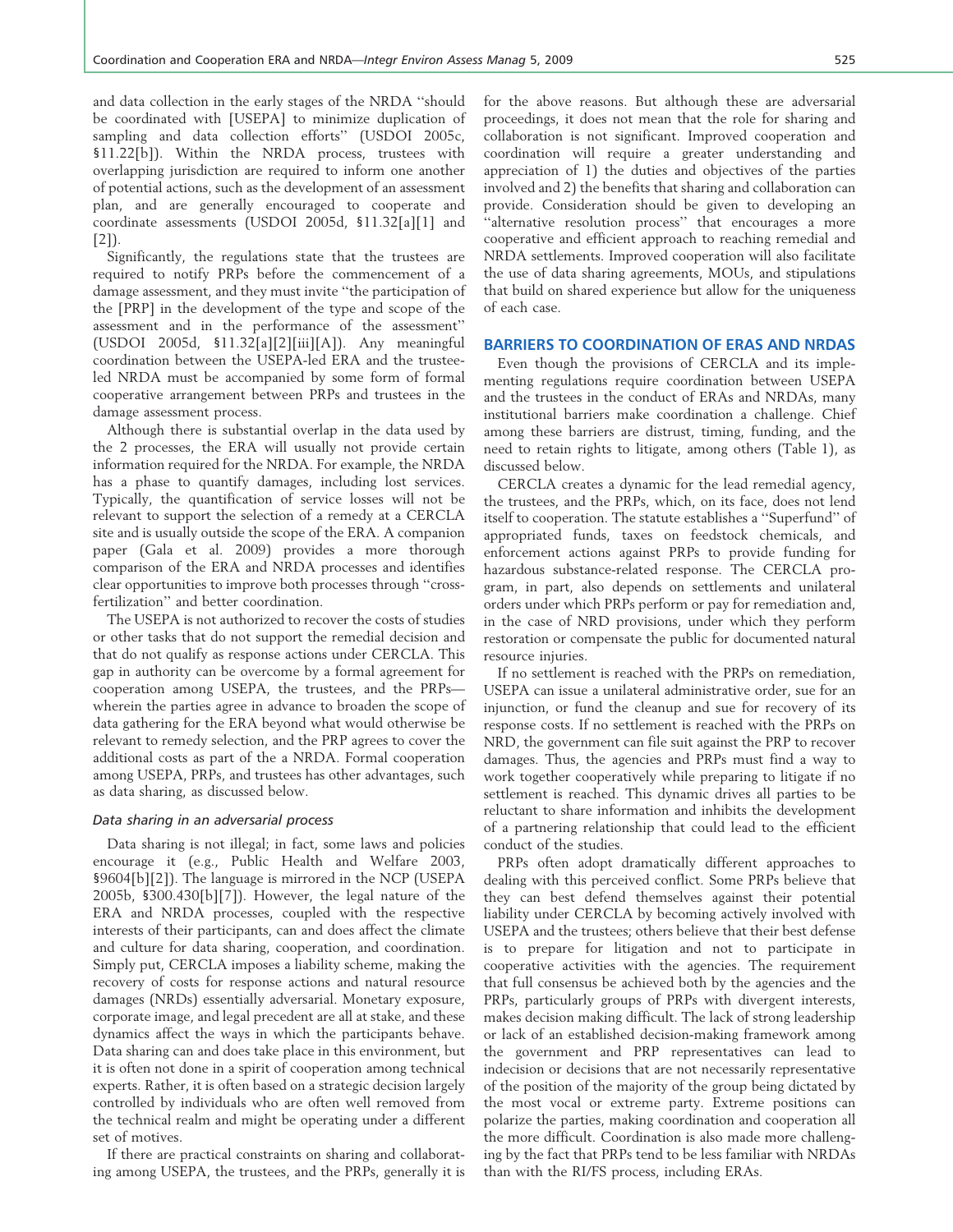Table 1. Examples of barriers to coordination and cooperation in ERA and NRDA<sup>a</sup>

| <b>Barrier</b>                                                                                                    |  |  |  |
|-------------------------------------------------------------------------------------------------------------------|--|--|--|
| Need to preserve litigation options stifles cooperation/coordination                                              |  |  |  |
| • "Litigation sensitivities" make information sharing and communication difficult                                 |  |  |  |
| Lack of trust at the outset                                                                                       |  |  |  |
| • Preconceived perceptions of the "other side" and their motivations                                              |  |  |  |
| • Experiences at other sites, "war stories," reinforce these prejudices                                           |  |  |  |
| Limited sharing of technical data                                                                                 |  |  |  |
| • Adversely affects trust (e.g., they're hiding something)                                                        |  |  |  |
| . Not currently done on a regular basis                                                                           |  |  |  |
| • Intellectual property issues with academic-led research efforts                                                 |  |  |  |
| • Legal constraints (e.g., preparation for litigation)                                                            |  |  |  |
| Lags in interaction: Historically NRDA is conducted afterward to remedy selection                                 |  |  |  |
| • Late trustee involvement in the RI/ERA leads to missed opportunities for data collection to meet NRDA needs     |  |  |  |
| • Funding for trustee participation in RI/ERA has to be secured                                                   |  |  |  |
| Lack of trustee management direction facilitates inefficiencies in approach                                       |  |  |  |
| • Managers must specify goals                                                                                     |  |  |  |
| • Managers must supervise staff/counsel/contractors to ensure activities are directed toward achieving goals      |  |  |  |
| • Allows personalities and agendas to dictate NRDA approaches and outcomes at sites, rather than process and data |  |  |  |
| Lack of current guidance for the conduct of NRDA                                                                  |  |  |  |
| • Inconsistent approaches to NRDA                                                                                 |  |  |  |
| • Uncertainties on process and outcome can lead to PRPs to delay NRDA involvement                                 |  |  |  |
| Requirement for complete unanimity or "consensus" on Trustee side                                                 |  |  |  |

• "Lowest common denominator" or "most conservative estimate" driving decisions

 $a$  ERA = ecological risk assessment; NRDA = natural resource damage assessment; PRP = potentially responsible party; RI = remedial investigation.

The NRDA and ERA are complementary processes that should be coordinated and, when the PRPs are involved, can be performed cooperatively. If the 2 processes are not well coordinated, USEPA and the trustees might miss an opportunity to develop a common conceptual site model, with the result that no coordination of data quality objectives will occur to govern studies. To some degree, this results from the historical practice whereby USEPA typically conducted its RI/FS, including the ERA, before the trustees conducted their NRDA. Although there are exceptions in which the NRDA has preceded the ERA, CERCLA presumes that when an RI/FS is being conducted, the NRDA will follow remedy selection. The reason underlying this order is that NRDs are the residual damages to natural resources that remain after the remedy has been completed. Indeed, CERCLA prohibits the filing of an NRD claim ''before selection of the remedial action if the President is diligently proceeding with a remedial investigation and feasibility study" (US Code 2003, § 9613 [g][1][B]). However, notwithstanding the statutory structure that makes NRD residual to the remedy, unless the design and

conduct of the 2 studies are closely coordinated, data collection can suffer from inefficiency, including a duplication of effort or worse—data gaps that can impede the resolution of site risks and natural resource liability.

A genuine mutual intent on the part of both trustees and PRPs to cooperatively settle issues is a pivotal condition for finding ways of coordinating or cooperating in assessments. Excessive focus on potential future litigation could result in the management of the process being surrendered, by default, to attorneys in the initial stages of the NRDA. Perceptions of looming litigation can pervert the technical exchange, stifle communication, and prevent input to the problem formulation or assessment plan. Missed opportunities might later force trustees to duplicate efforts that otherwise could have been coordinated to address their information needs.

Compounding this problem is the fact that the parties sometimes do not have or allocate resources early enough in the process to begin an NRDA at the outset of the ERA. Inadequate resources might also result in less managementlevel involvement and less supervision of staff and contrac-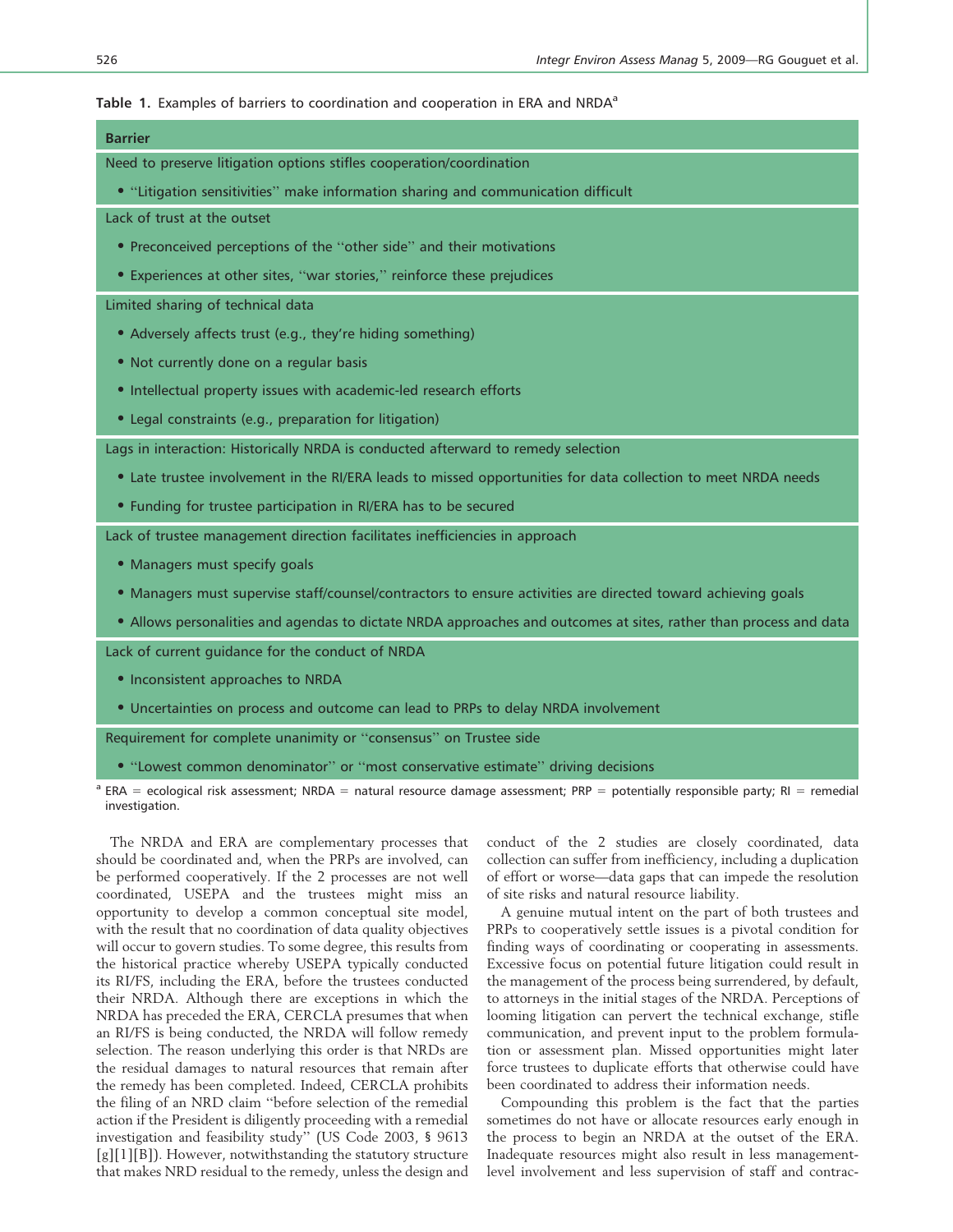

Figure 1. Perceived analogies and similarities of requirements between the ecological risk assessment (ERA) and natural resource damage assessment (NRDA) processes.

tors. In addition, a lack of close management supervision might enable inexperienced or uninformed staff members or contractors to assert undue influence that could be inconsistent with the goals of the PRPs or trustees.

Another obstacle to cooperation and coordination is the lack of explicit guidance that is consistently followed by all parties for the conduct of NRDAs as a combined effort with RI/ERAs. Although a variety of NRDA guidance documents exists (http://restoration.doi.gov/homepage.html or http://www. darrp.noaa.gov/library/1\_d.html), the procedures described in many of these documents are out of date and largely ignored by the trustees or NRDA practitioners. The CERCLA/USDOI NRDA regulations that outline the details of assessment are optional for trustees, thereby allowing flexibility. Willing PRPs can take advantage of this flexibility by engaging in early coordination and cooperation of the ERA/RI and NRDA. Trustees typically encourage and welcome the approach. In fact, the DOI's Natural resource damage assessment and restoration (NRDAR) Federal Advisory Committee recommended that DOI adopt procedures that promoted coordination between response and NRDAR activities (USDOI 2007).

However, the lack of relevant, current guidance for coordinating RIs/ERAs and NRDAs creates uncertainties regarding process and potential outcome that cause PRPs to delay involvement in the NRDA until a much later phase or until a trustee files suit. For example, the absence of clear guidance can lead to highly variable approaches to damage assessments across sites, which in turn, can lead to outcomes that are dictated not just by the specific characteristics of the site and by the process and data but by the training, personalities, and preferred approaches of the individual

trustees and PRP practitioners involved. This variability creates additional uncertainty that can be a disincentive for early PRP engagement in the NRDA. Explicit guidance could also suggest mechanisms by which the trustees could reach consensus on damage assessment outcomes, if the trustees work would otherwise result in divergent conclusions.

Data gathering and sharing can also present potential barriers to success. The trustees and PRPs might not be operating under the same quality assurance standards, even if, as is seldom the case, they share common data quality objectives. The possibility of litigation often leads the parties to be reluctant to share data and other information before formal pretrial discovery takes place, potentially creating significant inefficiencies.

All of these potential barriers need to be overcome before ERAs and NRDAs can be more effectively coordinated.

# BENEFITS OF COORDINATION BETWEEN ERAS AND NRDAS

The entire CERCLA process (RI/FS and NRDA) should be coordinated. Statutory and regulatory requirements explicitly promote that coordination can be found in CERCLA §104(b)(2), NCP § 300.305 (USEPA 2005a), and so on. Although coordination between the lead federal response agency and the trustee should be a given, the extent to which the NRDA truly is coordinated with the RI/FS depends on the willingness of the PRPs to agree to cooperate. Figure 1 presents an idealized flow of the ERA and NRDA processes and shows how key steps line up with their counterparts in the other process and denotes the frequent and effective communication and coordination that must to occur between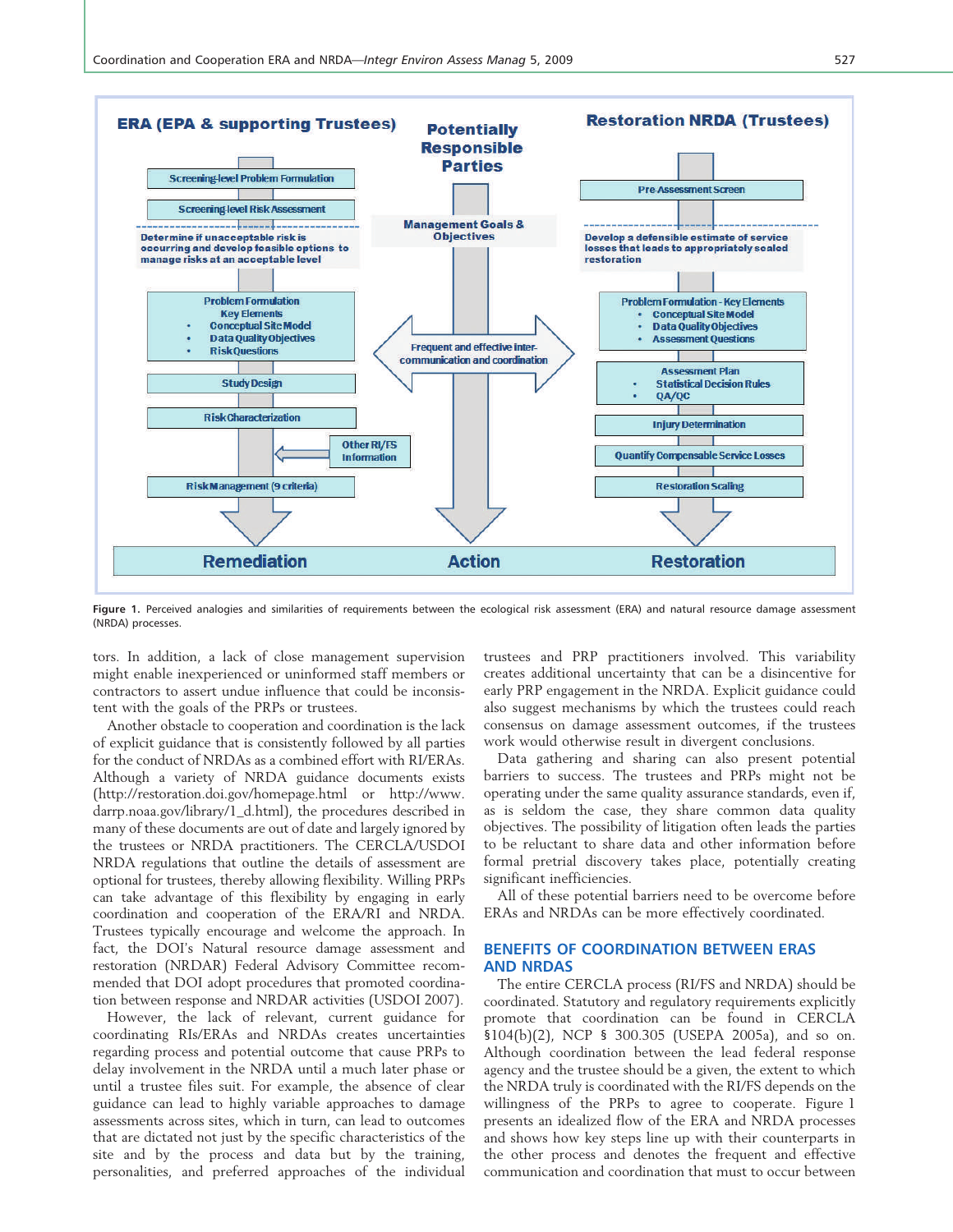| Table 2. Examples of incentives for coordination and cooperation in ecological risk assessment (ERA) and natural resource |
|---------------------------------------------------------------------------------------------------------------------------|
| damage assessment (NRDA)                                                                                                  |

|                                                                                   | <b>Group</b> |                |
|-----------------------------------------------------------------------------------|--------------|----------------|
| <b>Incentive</b>                                                                  | <b>PRP</b>   | <b>Trustee</b> |
| Access to NRDA information                                                        | ٠            | ٠              |
| Early involvement in NRDA process                                                 | $\bullet$    |                |
| Input into decision-making NRDA process                                           | ٠            |                |
| Ability to influence NRDA work conducted                                          |              |                |
| Cost control                                                                      |              |                |
| • Reduced oversight/indirect costs                                                | ٠            |                |
| • Reduced opportunity costs for staff resources                                   |              | $\bullet$      |
| • More options for contracting                                                    | ٠            |                |
| • Not paying for shadow assessment                                                | ٠            |                |
| • Minimize need to conduct a full damage assessment for litigation                |              |                |
| • Reduced legal costs                                                             |              |                |
| <b>Building Trust</b>                                                             |              |                |
| • Earlier achievement of objectives, simultaneous on-site remediation/restoration |              |                |
| • Greater availability of restoration options (reduce lost opportunities)         | ٠            | ٠              |
| • Accelerate achievement of restoration goals                                     | $\bullet$    | $\bullet$      |
| Access to external funding                                                        |              | ٠              |
| Leverage other funding sources (internal and external)                            |              | $\bullet$      |
| Good will                                                                         | $\bullet$    |                |
| Common public outreach                                                            |              |                |

the processes to be most successful. The Lavaca Bay, Texas, USA, National Priorities List (NPL) site may have come closest to this ideal (LBNRT 1999) (see Case Studies below).

Notwithstanding the barriers that could thwart direct cooperation on ERAs and NRDAs between USEPA and the trustees (Table 1), many substantive benefits can result from cooperation with the PRPs (Table 2). However, it could be difficult to forge formal agreements. Too many compromises necessary to bring all players into agreement can make such agreements unworkable in practice. In other words, an ''all or nothing'' approach to coordination is often not a successful strategy; rather, as discussed below, incremental steps are more likely to lead to success.

An approach that has been demonstrated to be successful is a process whereby trust is built through a series of small discrete steps (e.g., production of the assessment plan) implemented through a series of short-term agreements under which the financial and technical commitments of the parties are limited. Including PRPs in the early stages of the development of the assessment plan and sharing information, especially nonsensitive data, can demonstrate a commitment to build trust, which in turn can lead to increased cooperation.

The commitment to coordinate through the sharing of information can also translate into significant cost savings on the part of both the PRPs and trustees. For instance, a reduction in some of the redundant oversight tasks can free staff to work on other priorities and increase flexibility, including the consideration of innovative options for contracting for the work to be done. The PRPs can also benefit from an elimination of the need to engage in a shadow NRDA. Both groups have the potential to realize additional cost savings through reduced legal costs and a reduction in the need to conduct a full damage assessment for litigation.

In a properly coordinated approach, the parties become more comfortable with the process by virtue of having early involvement in the structuring of the assessments. PRPs benefit by having the opportunity to express their concerns to the trustees, provide input to the NRDA, and offer suggestions and critiques of the proposed assessment. Collegial exchanges serve to foster a climate of trust and set the stage for further cooperation as the assessment progresses.

Perhaps the most important benefit that results from successful coordination is that the ultimate goals and objectives of both groups can be realized more quickly, efficiently, and thoroughly. Rather than the participants assuming a confrontational stance in which ideas from the other side tend to be challenged reactively, the coordinated approach creates a climate in which alternative ideas can be analyzed more objectively and constructively. Furthermore, the simultaneous engagement of remediation and restoration actions minimizes or eliminates situations whereby remediation actions conflict with restoration actions. The elimination of such conflicts also creates additional opportunities that could be considered for restoration. The cooperative approach can also reduce the overall time required to complete the restoration activities.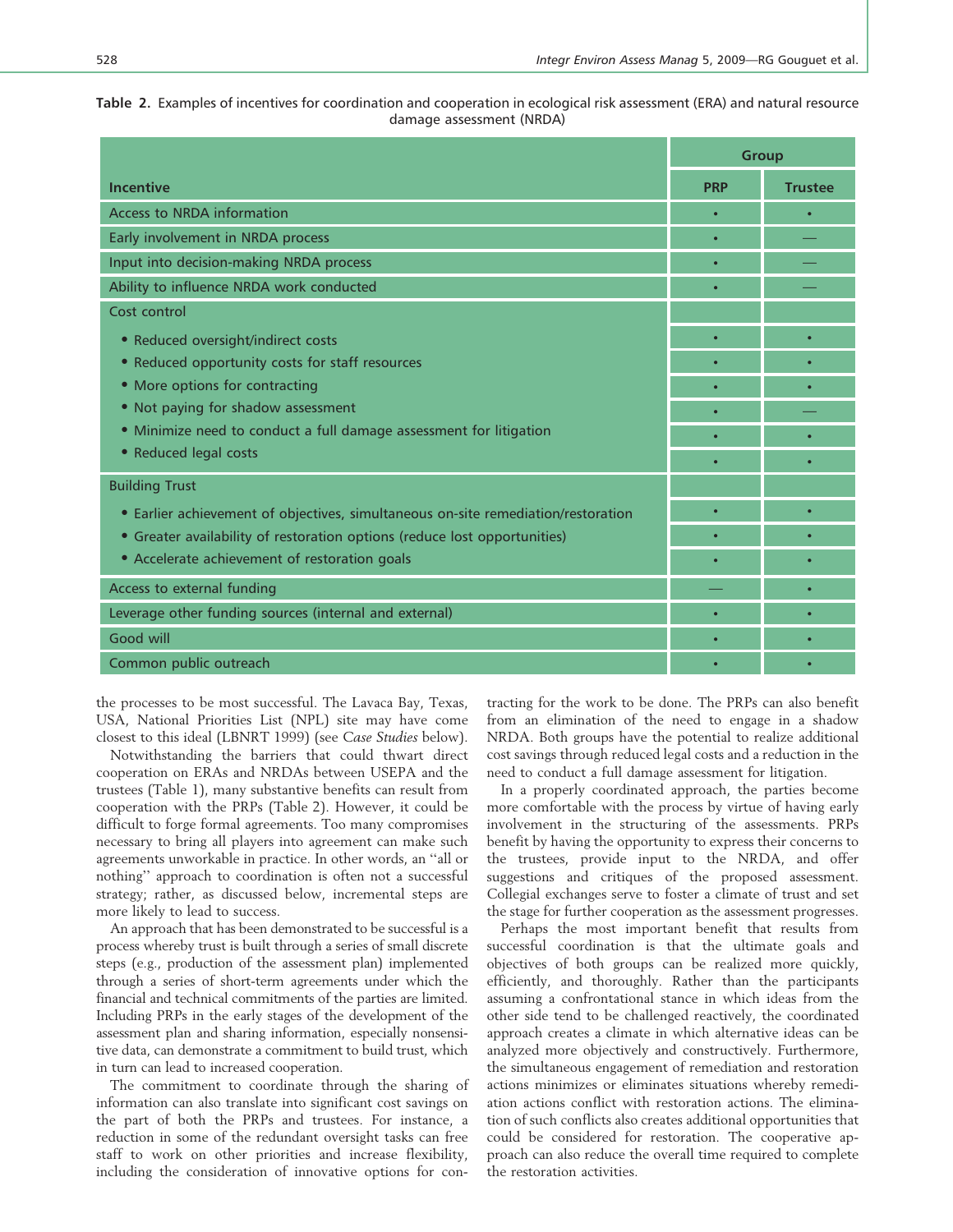Finally, the coordinated approach can provide the trustees with access to funding to enable participation in the process. Both groups in a cooperative approach are more likely to be able to leverage internal and external sources of funding and in-kind contributions.

Central to the success of a cooperative approach, the PRPs and trustees need to be cognizant of the views of other interested parties. Early in the process, clear communication regarding the reasons for pursuing a coordinated, cooperative approach should be shared openly so that the public does not perceive that the parties are colluding to reach a preordained result or to let industry off the hook. The coordinated, cooperative approach affords opportunities for engaging public stakeholders in community outreach programs, which is essential for success.

# PROPOSED PROCESS FOR DEVELOPING EFFECTIVE COOPERATIVE AND COORDINATED ERAS AND NRDAS

The requirement for USEPA to notify and coordinate with the trustee agencies regarding the release of hazardous substances, coupled with the fact that ERAs and NRDAs have common elements (e.g., conceptual site models, collecting and assessing environmental data, managing contaminated sites, estimating the need for restoration), might serve as a logical impetus for the coordination of these distinct processes. The key to successful coordination is rooted in 1st having a clear understanding of the goals and objectives of the 2 processes and then working within the established procedures for the conduct of each evaluation to identify opportunities to strengthen cooperation and coordination efforts.

#### Goals and objectives of ERA and NRDA

The goal of the ERA is to determine whether unacceptable risk exists and to develop feasible options to reduce risks to acceptable levels. The goal of the NRDA is to develop a defensible estimate of resource and service losses that leads to appropriately scaled restoration. In concert, these processes restore natural resources affected by oil or hazardous substance releases. A companion paper (Munns et al. 2009) encourages the consideration of an ecological services (habitat-level) endpoint for ERAs, which would enable greater coordination of ERAs and NRDAs in the area of assessment endpoints and response measures.

The PRPs have several goals associated with NRDA. Some have the goal to restore natural resources, either as part of the PRP company's policy of sustainability, or green initiatives, or simply to be good corporate citizen. The PRP also has a fiduciary responsibility to its shareholders. As part of this fiduciary responsibility, it is the PRP's duty to resolve its liability but not to overcompensate. These goals are not necessarily inconsistent with the trustees' goal (and statutory mandate) of obtaining a sufficient recovery to compensate the public for the injured natural resources.

However, to increase the likelihood of a successful, coordinated, cooperative ERA and NRDA, the USEPA (and the states and tribes), the trustees, and the PRPs must all work together in a productive manner. This can be accomplished by having the participants adopt a ''check your affiliation at the door'' approach in order to focus on the science, but this is often easier said than done given the adversarial underpinnings of the CERCLA process and the litigious attitudes that often result from fear of liability. At a minimum, participants

should discuss, agree upon, and adhere to a set of rules of general conduct from the onset. Open communication and mutual respect might seem simple, but these could be among the 1st practices to breakdown if the process turns confrontational. Having all stakeholders share their goals and objectives and identify what they perceive to be problems at the outset will greatly improve the chances of a successful cooperative approach.

#### USEPA/trustee coordination

One important vehicle for realizing USEPA/trustee coordination in the ERA process is the Biological Technical Assistance Group (BTAG). The BTAG is a group of technical experts who advise and assist the risk manager with ecological studies developed as part of the RI/FS and removal action phases at a Superfund site (USEPA 1991). Through the BTAG, trustees provide technical input to USEPA that not only improves the ERA (and other ecological evaluations) but also furthers the trustees' overarching role as the guardians of trust resources. Cooperation in the BTAG includes the timely exchange of information between USEPA and the trustees to ensure that the selected remedy is technically adequate to protect natural resources. In addition, selected remedial alternatives that adequately protect and restore natural resources can potentially reduce the likelihood of expensive and time-consuming NRDA activities, which could delay negotiated settlements. As has been noted, an ERA conducted as part of the RI/FS process is not the same as an NRDA; however, a properly designed ERA can play a significant role in resolving questions and issues that would otherwise require lengthy NRDA-related proceedings and delay or even prevent a comprehensive settlement with PRPs (USEPA 1991).

## Coordination of the ERA process

One of the key elements of the ERA process is the scientific–management decision point (SMDP), the formal decision by the risk assessment team (composed of the risk manager, the trustees, and the PRPs). The SMDPs occur at strategic milestones during the ERA process to review and approve the products generated thus far and, if necessary, redirect the effort. At the SMDP, information should be widely shared, and any decisions that are made should strive to reflect the concerns of all stakeholders. The risk manager and risk assessors, with the advice of the remaining BTAG members, decide whether the risk assessment is proceeding in a proper and acceptable direction or recommend changes. The SMDPs thus establish communication milestones at which information should be widely shared, and any decisions made should address the concerns of all stakeholders.

Similarly, assessment endpoints (i.e., environmental values that are to be protected; USEPA 1997) must be developed for the ERA. The development of assessment endpoints is a significant milestone that affects risk characterization and subsequent risk management decisions. Assessment endpoints that are selected in coordination with the trustees' requirements can provide an opportunity for the trustees and PRPs to gather information they might need in the NRDA and in the development of the ERA.

#### Suggestions that can facilitate coordination

Although they are distinct evaluation processes, ERAs and NRDAs are essentially parallel efforts that follow a common assessment path consisting of 1) a screening-level assessment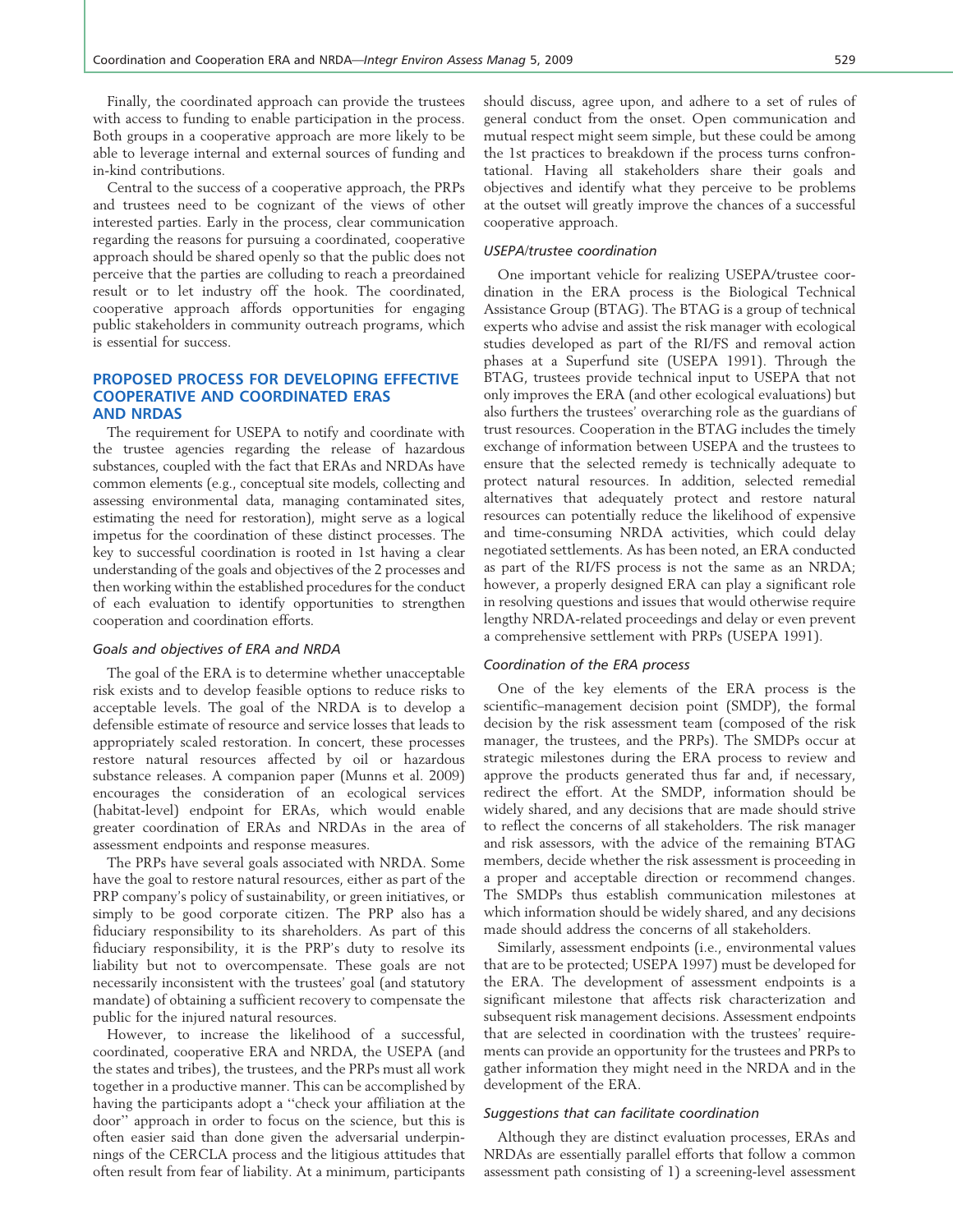to identify the potential for harm or injury, 2) conceptualizations that define the link between a contaminant and an outcome (i.e., risk or injury), 3) development and execution of studies to assess outcome, 4) assessment, 5) outcome determination/decisions, and 6) action (i.e., remediation or restoration). The key elements of ERA and NRDA (Figure 1) and points in the processes at which opportunities for coordination exist are discussed in more detail below.

# The ERA process under CERCLA

The ERA is an interdisciplinary process that draws upon environmental toxicology, ecology, and environmental chemistry, as well as other areas of science and mathematics. In 1999, the USEPA Risk Assessment Forum published Guidelines for Ecological Risk Assessment (USEPA 1998). The USEPA defines ERA as measuring the likelihood that adverse ecological effects might occur or are occurring as a result of exposure to 1 or more stressors. The guidelines incorporate 3 phases: problem formulation, analysis, and risk characterization. In the 1st phase, problem formulation, risk assessors evaluate goals and select assessment endpoints, prepare a conceptual model, and develop the plan to analyze the data that are available or are to be collected. During the analysis phase, assessors collect data and then evaluate the exposure to stressors to ascertain the relationship between stressor levels and ecological effects. In the 3rd phase, risk characterization, assessors estimate and describe risk.

The Superfund program implemented the above guidelines with program-specific guidance (USEPA 1997). The Superfund guidance was one of the 1st documents produced after the guidelines, is specific to the CERCLA process, and fulfills the objectives of the Office of Solid Waste and Emergency Response Directive 9285.7-17 that the ERA 1) identify and characterize current and potential threats to the environment from a hazardous substance release, 2) evaluate the ecological effects of alternative remediation strategies, and 3) establish cleanup levels in the selected remedy that will protect natural resources at risk.

The Superfund guidance provides an 8-step process for the conduct of an ERA that is intended to not only be responsive to programmatic directives but also focus the risk assessment. The 8 steps are:

- 1. Screening-level problem formulation and ecological effects evaluation
- 2. Screening-level preliminary exposure estimate and risk calculation
- 3. Baseline risk assessment problem formulation
- 4. Study design and data quality objectives
- 5. Field verification of sampling design
- 6. Site investigation and analysis of exposure and effects
- 7. Risk characterization
- 8. Risk management

#### The general NRDA process

Although the comprehensive ''optional'' NRDA regulations (USDOI 43 CFR 11) contain several procedural steps and requirements for the performance of a damage assessment, the damage assessment process basically consists of 5 major steps:

- 1. Preparation of the preassessment screen
- 2. Development of the assessment plan
- 3. Determining injury
- 4. Quantifying service losses
- 5. Evaluating and scaling restoration alternatives

# Toward better coordination of NRDA and ERA

As with the risk assessment process used in performing an ERA, the damage assessment process is often viewed as linear. Nothing, however, prevents some of the steps from being conducted in parallel. For example, if there is information of a per se injury, such as a fish consumption advisory that limits fishing, the quantification of human use service losses that could result from the advisory could proceed while other analyses are being performed to determine injury. Similarly, some assessment teams have found it highly effective to begin identifying potential restoration opportunities early in the process. This helps maintain the focus of the assessment on the ultimate endpoint—the restoration. Moreover, an early focus on restoration might help identify restoration opportunities that are at considerable risk of being lost because of development. The identification of a desirable restoration project for which timing is critical might provide an additional incentive to keep the assessment process moving toward restoration and, in some cases, could lead to the purchase of protective options to prevent a particularly attractive restoration opportunity from being lost.

The parallels and the underlying similarity of data requirements in ERA and NRDA have led to effective coordination in some instances that the following paragraphs detail.

The trustees must prepare a preassessment screen to determine whether there is sufficient reason to conclude that a damage assessment should be conducted. This determination is made with the use of readily available information about the hazardous substance release and the potential for sufficient injury and service loss to have occurred to merit the performance of a damage assessment. This step provides an obvious opportunity for the sharing of information with the ERA process proceeding as part of the RI. Specifically, data from the ERA screening-level exposure and risk calculation steps would be very useful in this stage of the NRDA. Similarly, if a preassessment screen had been completed before the ERA preliminary screening as part of the RI, the data exchange could occur in the opposite direction.

The trustees develop an assessment plan to describe the activities that will be conducted during the remainder of the assessment process, with particular emphasis on the injury determination and service loss quantification. A review of various completed assessment plans reveals that a wide range of plans exist. Some have been quite large, such as the multivolume plan developed by the trustees for the Exxon Valdez spill. Others are more pro forma documents that describe the steps that will be completed but offer few details as to the specific activities to be conducted. In addition, in some cooperative assessments, a formal plan might not even be developed. Instead, technical memos are prepared to guide the assessment of injury and the quantification of services.

The preparation of the assessment plan offers another opportunity for coordination, with the ERA being conducted as part of the RI. For example, a conceptual site model that is prepared as part of the problem formulation step in the ERA process would be very informative and useful in planning the assessment activities. This model describes the pathways for exposure and identifies relevant receptors (natural resources). Other problem formulation steps consider how the contam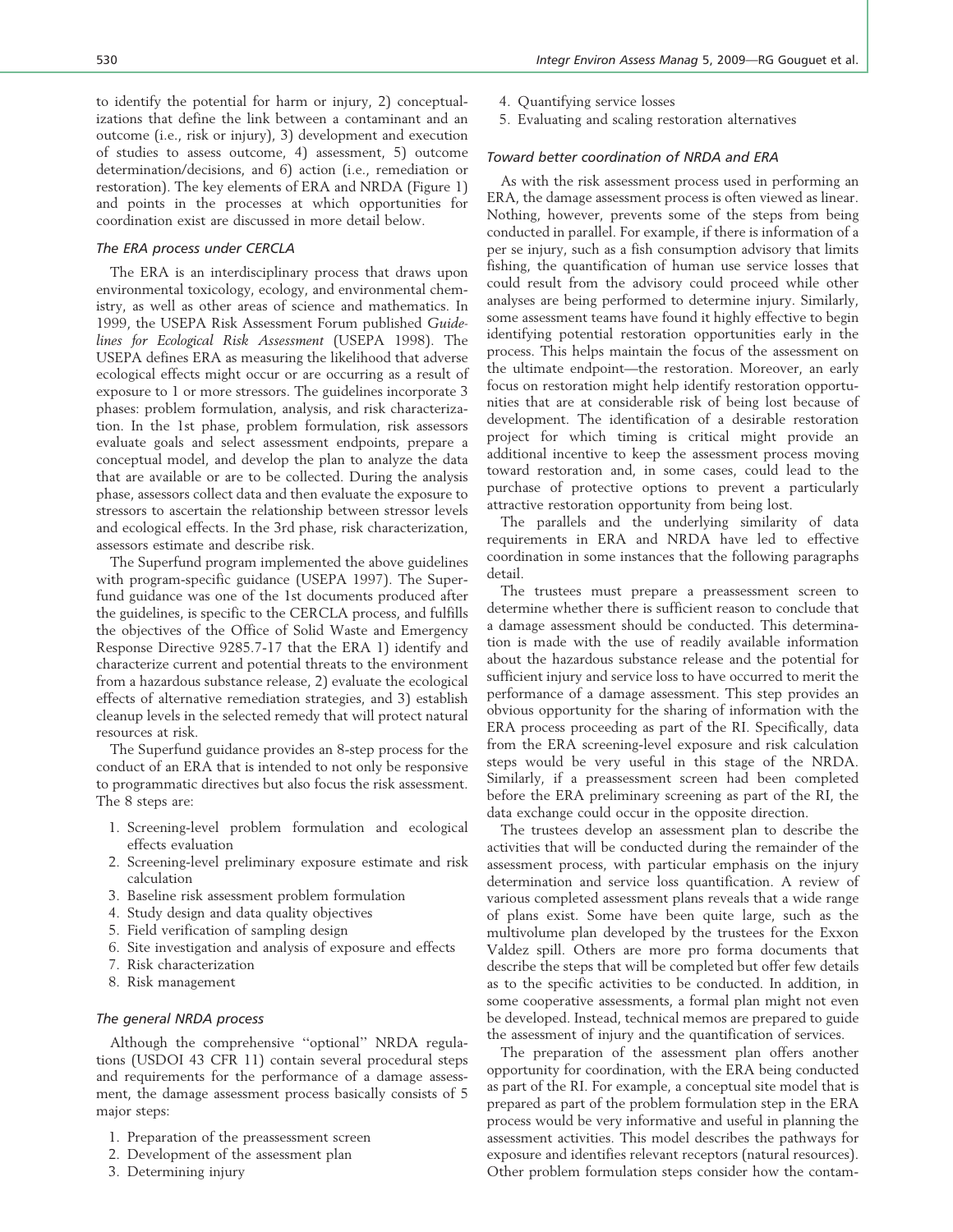ination is likely to affect the relevant resources within the specific ecosystem.

The assessment plan provides an opportunity for the trustees to describe the site's key resources of concern that will be addressed in the assessment process and should identify and specify explicit injury assessment endpoints (analogous to risk assessment endpoints in ERA). Once these key resources have been identified, there is an opportunity to develop coordinated measurement endpoints that address common assessment information needs (Munns et al. 2009). The assessment plan also presents an opportunity for trustees to describe how injuries will be linked to the natural resource services that will be quantified in the assessment. For example, the trustees could describe which injuries will be evaluated, the methods that will be used to evaluate those injuries, and the data that will be collected to address these needs, including ''up-front'' decision rules that describe how the results will be interpreted. The assessment plan is the place where the methods that will be used to quantify service losses are described. The more specific the information in the assessment plan, the easier it will be for the trustees to demonstrate why the data are needed and how they will be used to quantify service losses. An integral part of this process is the description of the quality control and quality assurance steps that will be taken to ensure the integrity of the assessment data.

To the extent that data have already been collected as part of the RI/ERA process, the assessment plan could include a description of how the data, assuming it meets the quality requirements of the NRDA, will be used. For example, if suitable sediment chemistry data exist, the assessment plan could describe where those were obtained, the extent and numbers of new samples to be collected, how the information could be used to determine whether sediments have been injured, and whether service losses have resulted from those sediment injuries. The description of how service losses will be quantified is an especially important part of the assessment plan because it will help provide the linkage between injury and the amount of restoration that might be required.

Finally, if human use services are being quantified as part of the assessment process, then the assessment plan should include a description of the services that will be addressed, the methods that will be used to quantify those services, and the data requirements for each of the proposed methods. Another opportunity for sharing data between the RI risk assessment and NRDA processes would arise with human use services. Specifically, data from the human health risk assessment conducted as part of the RI could be useful in quantifying the amount of angling that occurs in the assessment area. In situations in which it is necessary to collect site-specific data on the amount of fish consumed, it might be possible to coordinate that data collection with the data collection for recreational fishing. For example, in Lavaca Bay (see Case Studies below), 1 dataset was used in both the human health and the recreational fishing assessment. This led to considerable cost savings while still providing a robust dataset for use in each assessment.

The trustees must determine whether trust resources have been injured (injury determination) as a result of exposure to the hazardous substance or substances that are being addressed in the damage assessment. Injury is an adverse effect or behavioral abnormality that results from the exposure to a hazardous substance. Some injuries might be relatively

straightforward. For example, violations of drinking water standards would constitute an injury to either the groundwater or surface water that was being used as a source for a community's water supply. Similarly, violations of surface water quality standards constitute an injury to surface water. Other injuries might require more sophisticated tests to determine whether an injury has resulted from exposure. For example, because sediment criteria exist for only a subset of chemicals, site-specific sediment toxicity tests might be needed to determine whether injury to the benthos is probable.

The injury determination step is an obvious example of where data from the ERA conducted as part of the RI process would be highly useful. As mentioned above, sediment chemistry data from the ERA process could be used to address injuries to sediment resources. Fish, bird, and other resource data could be used to determine whether those trust resources have been injured. ERA food web models might be particularly useful in helping to elucidate the exposure and injury potential to these upper trophic–level resources.

The trustees measure the magnitude of the service losses that have resulted from the injuries determined in the previous step. Services provide the key linkage to any economic valuation that is performed because services are the basis on which people value natural resources. Services also provide the metric that can be used in the quantification. For example, if HEA (see discussion below) is being used to quantify habitat losses, the quantification of service flows from the affected habitat is a critical ingredient in the formulation.

The interface between the ERA performed as part of the RI and the quantification stage of an NRDA is evolving. As some ERAs move to the use of services as measurement endpoints (Munns et al. 2009), the potential for integrating the ERA data in the service quantification phase of the NRDA increases substantially, inasmuch as both processes are much more likely to have similar metrics. Nevertheless, data gathered for the ERA as part of the RI could be useful even if they do not fully address services. For instance, in the DuPont Newport, Delaware, USA, NPL case (see Case Studies below), the trustees and DuPont were able to use the site's RI data to create spatial habitat/contaminant data models and to consider the effects of remedial actions and credit restoration that occurred onsite as part of the remedial actions.

A crucial step in service quantification unique to NRDA is the establishment of the baseline level of services. In USDOI regulations (43 CFR 11), baseline is defined as the level of services that would have existed but for the release of the hazardous substance. In the quantification phase, the task is to estimate the difference between the level of resource services that are found in the injured state and the level that would have existed if the release had never occurred (i.e., the baseline).

Determination of baseline is a crucial component of every damage assessment because it allows the isolation of the service losses caused by the release of hazardous substances, as opposed to degradation caused by factors that could reduce the production of services. Only service losses attributable to the hazardous substance injuries are compensable. For example, if habitat services in a riparian zone are degraded by cattle grazing, the riparian baseline value is reduced. Likewise, constructions of highways, urbanization, and stream channelization are other factors that might limit the level of services provided in a river system that have to be accounted for in the assessment process and separated from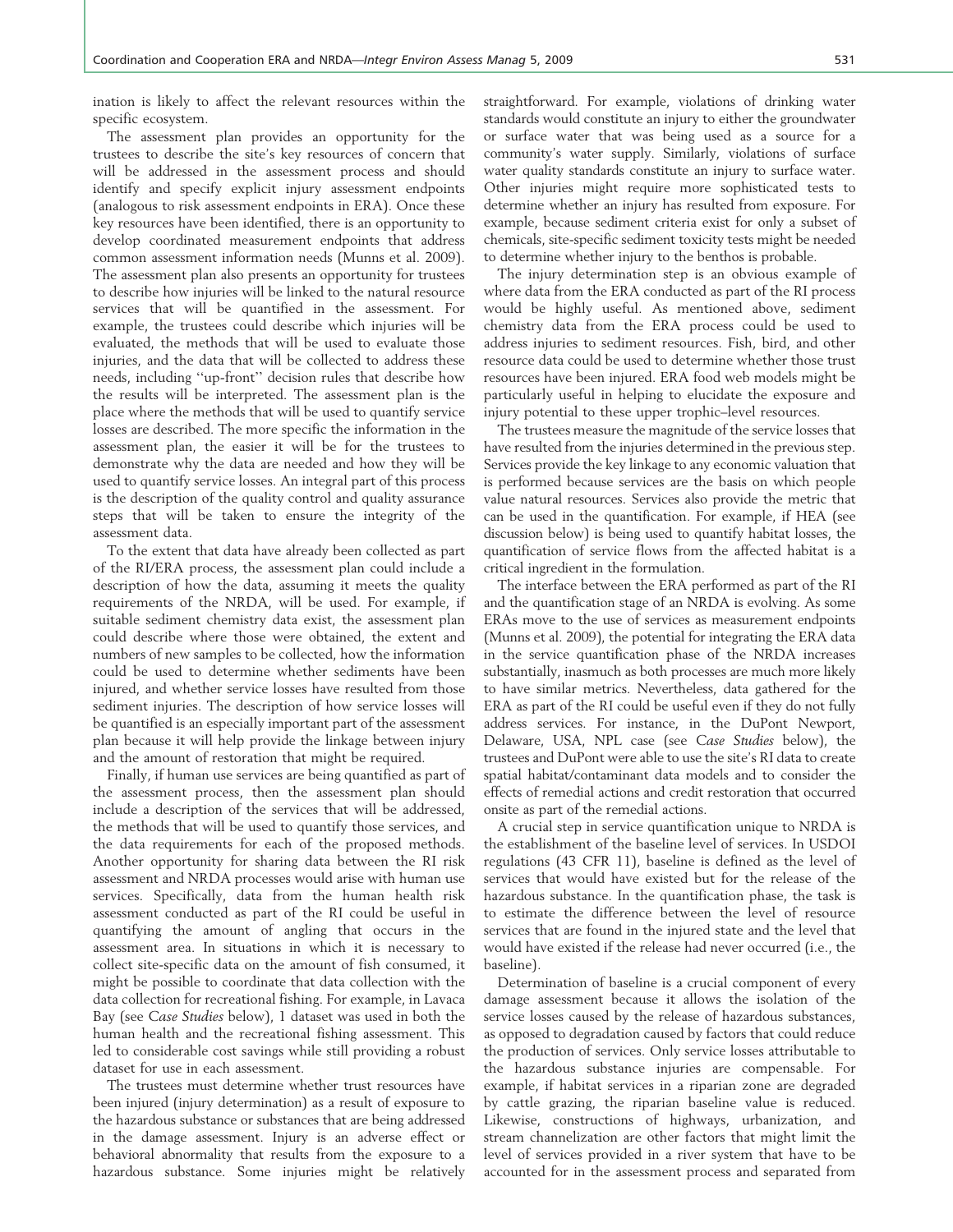the losses attributable to hazardous substance releases. The development of information on past land use practices, development of reference sites, and development of ''background'' in the ERA/RI could prove useful in determining a baseline.

The trustees evaluate and scale restoration alternatives to provide sufficient services to compensate for losses. In the past few years, HEA and its cousin, the resource equivalency analysis (REA) have been used for quantifying resource injuries and scaling restoration projects to the injuries that have been documented. The HEA is a specialized form of resource equivalency analysis that provides a common currency (called discounted service acre-years [dSAYs]) with which to compare the value of potential restoration projects as a credit against documented resource injuries (NOAA 2000). The primary utility of the HEA/REA models is the ability to scale restoration alternatives to lost resources and resource services quantified by the models in the ''debit'' step. Other models are typically employed when significant lost human use services are associated with site injuries. The trustees advanced the application of these modeling tools by explicitly accounting for differing habitat values for different conditions of habitat quality among the acres under consideration. The HEA/REA models are probably the most frequently used tools for ecological services scaling in NRDA. These tools can also be used to evaluate differential benefits and consequences of various response actions (Boers 2007).

# CASE STUDIES

Although not common, there are several examples of Superfund sites in which the coordination of ERAs and NRDAs facilitated the achievement of objectives in a costand time-efficient manner. Three cases that highlight aspects of the type of and degree of coordination discussed in this paper are presented. In these examples, coordination occurred to varying degrees, sometimes to the advantage of the response process and sometimes to the benefit of the NRDA. In each case, coordination and the use of data for multiple purposes saved time and expense and led to the resolution of the site's hazardous substance issues.

#### Anaconda and Silver Bow Creek, Montana, USA

The Anaconda and Silver Bow operable units of the Clark Fork Superfund site, Montana, illustrate a situation in which the NRDA was completed before the ERA began. Considerable historical information about the upland, riparian, and aquatic resources had been collected during several studies before the initiation of the NRDA. In 1990, the State of Montana initiated site characterization studies for NRDA (see a comparative timeline of events at http://www. foxriverwatch.com/nrda/montana.html, accessed 8 November 2008). The case proceeded through trial and ultimately reached settlement (see a summary of the settlement agreements at http://www.doj.mt.gov/lands/naturalresource/ lawsuithistory.asp, accessed 8 November 2008).

After the injury report had been filed, USEPA embarked on the ERA for the site. The data generated under the NRDA was reanalyzed for the ERA. Importantly, no new data collections were undertaken for the ERA. Similarly, the damage assessment was used to inform the selection of remedial actions.

Although the 2 processes were conducted by different parties at different times, the utility of data from the NRDA was fully compatible with the needs of the ERA. Although

many stages of the processes were contentious and were influenced strongly by actual or potential litigation, in the end, the plans for remedy and restoration were coordinated and achieved a mutually satisfactory resolution.

# DuPont/Christina River, Newport, Delaware

The DuPont/Christina River site in Delaware was placed on the Superfund NPL in 1990. During the planning of the remedial action for the site, DuPont, after discussions with the trustees, suggested to USEPA that it would be willing to implement addition improvements, above and beyond those required by USEPA, in the North and South Marsh Area operable units. DuPont performed the remediation and restoration construction, as designed cooperatively with the trustees and USEPA. Thus, they were able to integrate, at no additional cost, the response and restoration construction in those operable units. When the NRDA settlement was developed, the trustees used data generated by DuPont's consultant (Ecological Concerns, St. Michaels, Maryland, USA, with the Evaluation for Planned Wetlands methodology) to develop credit-side estimates of marsh service flow improvements from those habitat parcels. When these improvements were accounted for in the assessment, the restoration actions offset interim lost services in the affected assessment areas.

#### Lavaca Bay, Texas

This Lavaca Bay, Texas, site was begun by the trustees as an NRDA, but USEPA placed the site on the NPL in March 1994. Ultimately, this site could be the best example of early trustee involvement and coordinated response and restoration planning.

The trustees, USEPA, and the PRP started to edge away from an adversarial process and toward working together to resolve the site's problems. Fairly quickly, all of the parties came to 2 conclusions: 1) the science required for the RI was similar to what was required for the damage assessment and 2) the damage assessment should be conducted in parallel with the cleanup, not as a 2nd step after the remedial process.

Alcoa agreed to a reasonable worst-case scenario—wherein more conservative, environmentally protective estimates of resource injuries and losses are used—rather than spending additional time and money on injury assessment studies. With the use of information developed for the ERA, reasonable worst-case estimates were developed for injury categories, including birds, benthos, fish, terrestrial biota, groundwater, surface water, and lost human use (i.e., fishing closures). From these estimates, the parties then identified acres of habitat to restore and other restoration projects that would address the injuries. Each of the injury categories was documented in technical memoranda that all parties reviewed and that served as a roadmap for future restoration efforts. Oyster reef, salt marsh, and coastal prairie were constructed as the most appropriate habitats to be restored. Fishing piers and boat ramps were constructed to address the public's lost fishing opportunities.

#### CONCLUSIONS AND RECOMMENDATIONS

ERAs performed as part of CERCLA RIs should be closely coordinated with NRDAs performed by the trustees. Close coordination minimizes the risk of inefficiencies, such as duplicate data gathering, and facilitates the participation of PRPs in a cooperative process to accomplish both studies. Figure 1 depicts the similarities between the 2 processes and suggests coordination opportunities. Agreement on overlap-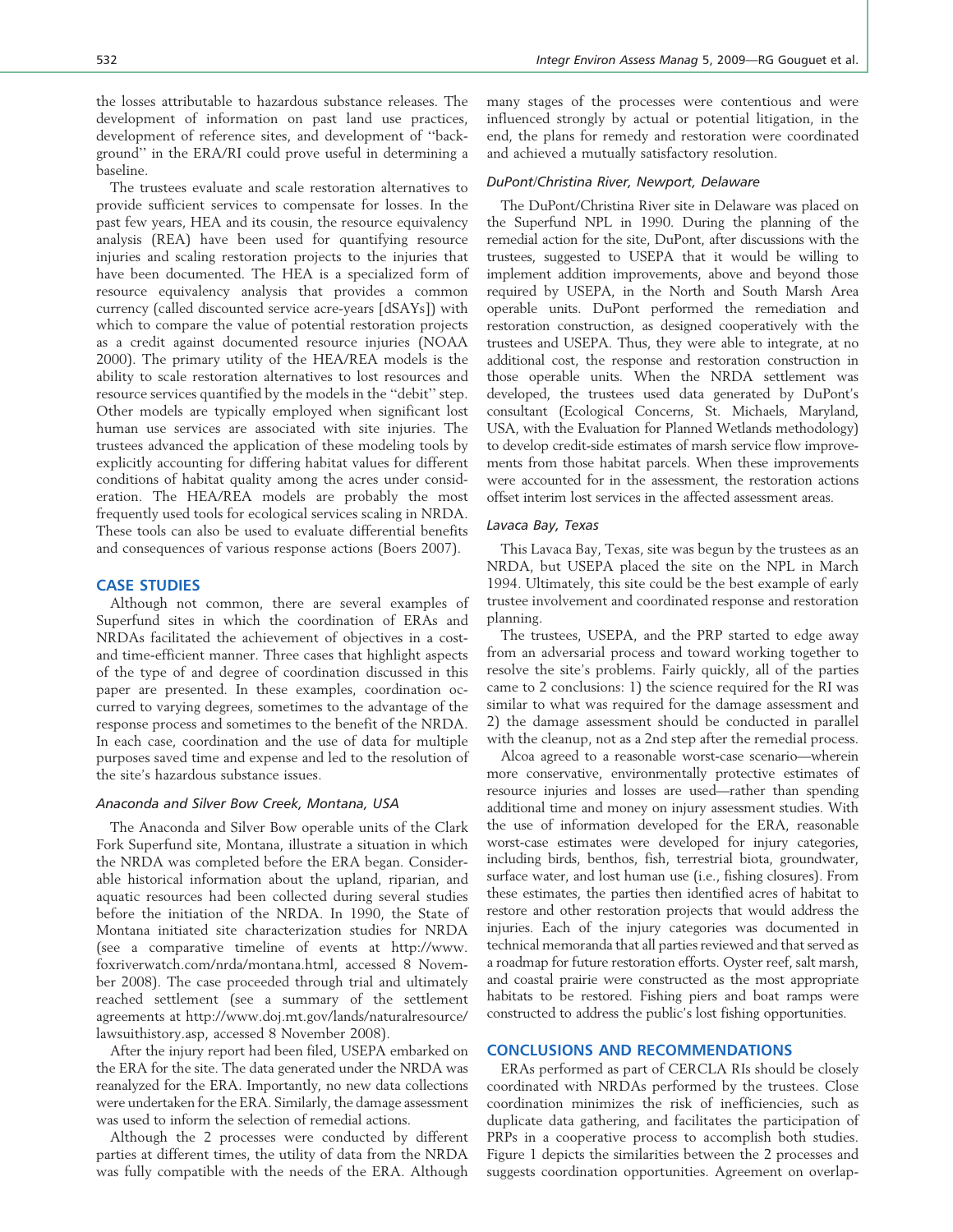

Figure 2. Idealized approach to coordinated ecological risk assessment (ERA) and natural resource damage assessment (NRDA).

ping fundamental components of both studies, such as site conceptual models, data quality objectives, and sampling and analysis plans can promote efficiency. No legal or policy barriers prevent this integration from occurring; to the contrary, existing law and policy specifically encourage coordination.

Trustees should be encouraged to become involved in the early stages of the RI and to work with USEPA to coordinate NRDA data needs with those of the RI. MOUs have proven to be a useful tool for structuring such a coordinated approach, and USEPA and the trustees should be encouraged to enter into such agreements as early as possible in the process. A closely coordinated effort on the part of USEPA and the trustees should also include the participation of PRPs in funding and conducting the studies, where appropriate. Such coordination can help the parties identify opportunities for combined assessment. Figure 2 presents an idealized coordinated process that could promote efficiency, combine data collection efforts, and lead to a more timely resolution of potential NRD liability issues.

# Specific recommendations for enhancing coordination

The USEPA and the trustees should consider entering into MOUs at the outset of either an RI or an NRDA, whichever comes first. Normally the RI would be expected to precede the beginning of the NRDA, so the trustee agencies need to be alerted to the progress of the RI, and USEPA and the trustees should agree upon a working relationship as early in the process as possible.

Outdated guidance documents developed by the federal trustee agencies should be updated to reflect current practice and policy. The recently promulgated proposed CERCLA NRDA regulations should present an excellent opportunity to update trustee and USEPA guidance to conform to current practice and policy.

Practitioners should look for opportunities to formalize the process, which could include the incorporation of NRDA elements—such as injury determination—whenever possible into an Administrative Order on Consent that sets the terms for performance of the RI.

Acknowledgment—Lively exchanges among the participants occurred at the SETAC workshop on the nexus between ERA and NRDA conducted 18–22 August 2008 in Gregson, Montana. These discussions ultimately resulted in this paper. Although some of the authors of this paper are employees of governmental agencies, the ideas described herein do not necessarily reflect the policies of those agencies, and no official endorsement should be inferred. Mention of trade names or commercial products does not constitute endorsement or recommendation for use.